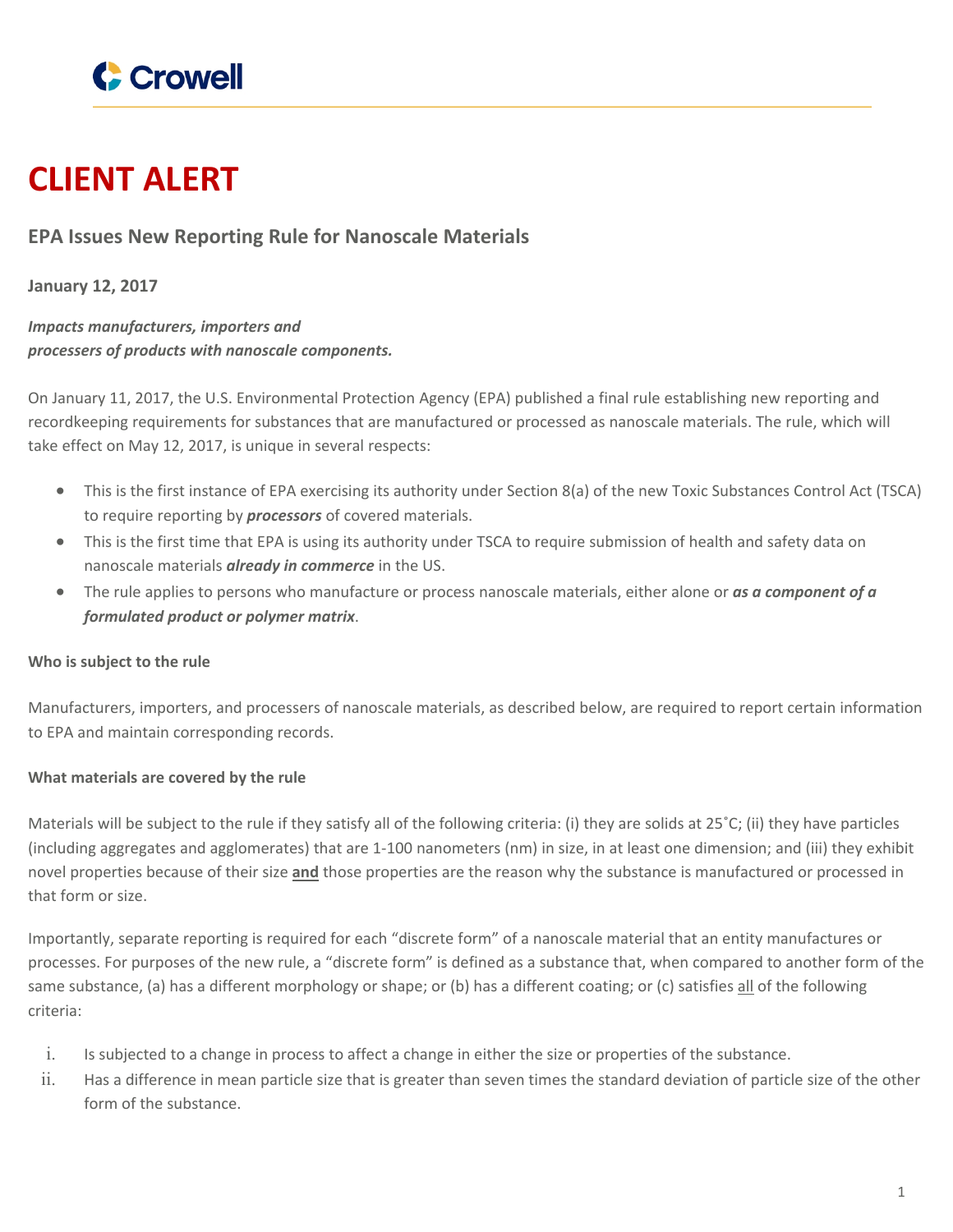

iii. Has a measured change in either zeta potential, specific surface area, dispersion stability, or surface reactivity that is greater than seven times the standard deviation of that property in the other (comparative) form of the substance.

#### **What materials are excluded from reporting**

The following categories of materials are excluded from reporting under the new rule:

- Materials manufactured or processed in a form in which particles that are 1-100 nm in size comprise less than one percent (by weight) of the substance.
- Certain biological materials such as DNA, RNA proteins and microbes.
- Substances that completely dissociate in water to form ions smaller than one nm.
- Substances formed at the nanoscale in situ, as part of a film on a surface.
- Substances that are not on the Inventory (these substances are subject to the premanufacture notification (PMN) requirements of TSCA Section 5).

The rule also includes exemptions for certain R&D activities as well as for small manufactures and processors (which are newly defined to mean businesses with combined sales of less than \$11 million per year).

#### **What information must be reported to EPA**

Persons subject to the rule are required to report the following information for each "discrete form" of a nanoscale material that they manufacture or process, to the extent such information is known to or reasonably ascertainable by the reporting entity:

- a. Specific chemical identity and molecular structure.
- b. Material characteristics including particle size, morphology, and surface modifications.
- c. Physical and chemical properties.
- d. Maximum weight percentage of impurities and byproducts resulting from the manufacture, processing, use, or disposal of the substance.
- e. Use information describing the category of each use by function.
- f. Detailed methods of manufacturing or processing.
- g. Exposure and release information.
- h. Risk management practices.
- i. Existing data concerning environmental and health effects.
- j. Production volume information.

Reporting must be done electronically, through EPA's "CDX" web portal.

# **Deadlines for reporting**

Any person who has manufactured or processed a covered nanoscale material during the *three years* prior to the effective date of the final rule must report to EPA within one year of the effective date.